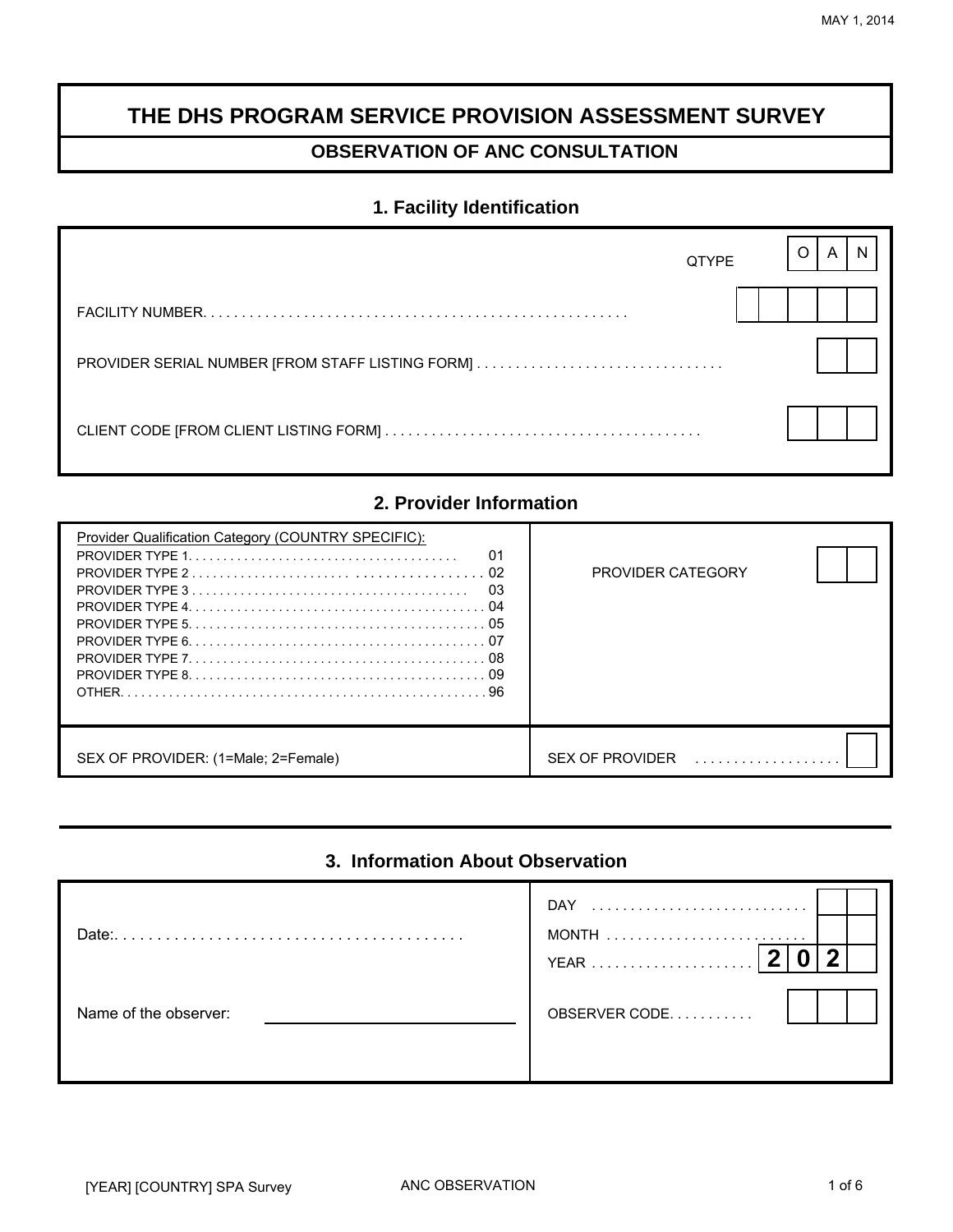|                                                 | 4. Observation of Antenatal-Care Consultation |  |  |  |  |
|-------------------------------------------------|-----------------------------------------------|--|--|--|--|
| NO.<br>CODING CLASSIFICATION<br>QUESTIONS<br>GN |                                               |  |  |  |  |

BEFORE OBSERVING THE CONSULTATION, OBTAIN PERMISSION FROM BOTH THE SERVICE PROVIDER AND THE CLIENT. MAKE SURE THAT THE PROVIDER KNOWS THAT YOU ARE NOT THERE TO EVALUATE HIM OR HER, AND THAT YOU ARE NOT AN "EXPERT" TO BE CONSULTED DURING THE SESSION.

|     | <b>READ TO PROVIDER:</b> Hello. I am [OBSERVER]. I am representing the [IMPLEMENTING ORG]<br>We are conducting a study of health facilities in [COUNTRY] with the goal of finding ways to improve the<br>delivery of services. I would like to observe your consultation with this client in order to understand how<br>ANC services are provided in this facility.      |                                           |  |  |
|-----|--------------------------------------------------------------------------------------------------------------------------------------------------------------------------------------------------------------------------------------------------------------------------------------------------------------------------------------------------------------------------|-------------------------------------------|--|--|
|     | Information from this observation is confidential. Neither your name nor that of the client will be recorded.<br>The information acquired during this observation may be used by the MOH or other organizations to improve<br>services, or for research on health services; however, neither your name nor the names of your clients will be<br>entered in any database. |                                           |  |  |
|     | Do you have any questions for me? If at any point you feel uncomfortable you can ask me to leave.<br>However, we hope you won't mind our observing your consultation.                                                                                                                                                                                                    |                                           |  |  |
|     | Do I have your permission to be present at this consultation?                                                                                                                                                                                                                                                                                                            |                                           |  |  |
|     | Interviewer's signature<br>(Indicates respondent's willingness to participate)                                                                                                                                                                                                                                                                                           | <b>MONTH</b><br><b>DAY</b><br><b>YEAR</b> |  |  |
| 100 | RECORD WHETHER PERMISSION WAS<br>RECEIVED FROM THE PROVIDER.                                                                                                                                                                                                                                                                                                             | <b>YES</b><br>NO.<br>- FND                |  |  |

|     | <b>READ TO CLIENT:</b> Hello, I am ________________. I am representing the [IMPLEMENTING ORG]<br>We are conducting a study of health services in [COUNTRY]. I would like to be present while you<br>are receiving services today in order to understand how ANC services are provided in this facility.                                    |                          |  |  |
|-----|--------------------------------------------------------------------------------------------------------------------------------------------------------------------------------------------------------------------------------------------------------------------------------------------------------------------------------------------|--------------------------|--|--|
|     | We are not evaluating the [NURSE/DOCTOR/PROVIDER] or the facility. And although information from this<br>observation may be provided to researchers for analyses, neither your name nor the date of service will be<br>provided in any shared data, so your identity and any information about you will remain completely<br>confidential. |                          |  |  |
|     | Please know that whether you decide to allow me to observe your visit is completely voluntary and that<br>whether you agree to participate or not will not affect the services you receive. If at any point you would prefer<br>I leave please feel free to tell me.                                                                       |                          |  |  |
|     | After the consultation, my colleague would like to talk with you about your experience here today.<br>Do you have any questions for me at this time? Do I have your permission to be present at this consultation?                                                                                                                         |                          |  |  |
|     | Interviewer's signature<br>(Indicates respondent's willingness to participate)                                                                                                                                                                                                                                                             |                          |  |  |
| 101 | <b>RECORD WHETHER PERMISSION WAS</b><br>RECEIVED FROM THE CLIENT.                                                                                                                                                                                                                                                                          | <b>YES</b><br>2<br>→ END |  |  |
| 102 | RECORD THE TIME THE OBSERVATION STARTED<br>USE 24 HOURS FORMAT                                                                                                                                                                                                                                                                             |                          |  |  |
| 103 | IS THIS THE FIRST OBSERVATION FOR THIS<br>PROVIDER FOR THIS SERVICE?                                                                                                                                                                                                                                                                       | <b>YES</b><br>2          |  |  |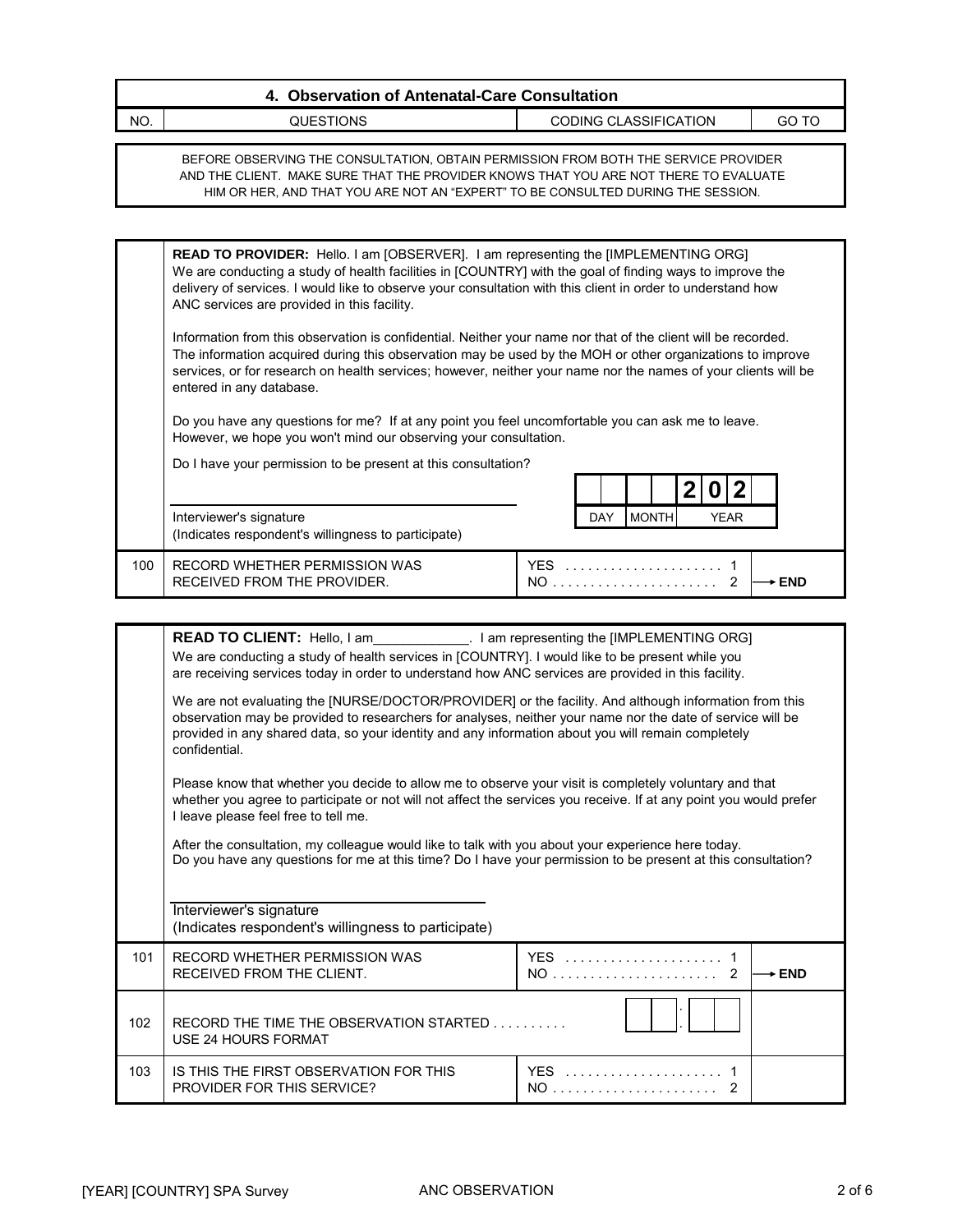NO.

#### QUESTION / OBSERVATIONS **CODES**

**FOR EACH OF THE GROUPS THAT FOLLOW, CIRCLE ANY ACTION TAKEN BY THE PROVIDER OR THE CLIENT. IF NO ACTION IN THE GROUP IS OBSERVED, CIRCLE "Y" FOR EACH GROUP AT THE END OF THE OBSERVATION.**

## **CLIENT HISTORY**

| 104 | RECORD WHETHER THE PROVIDER ASKED ABOUT OR THE CLIENT MENTIONED ANY OF<br>THE FOLLOWING FACTS: |             |  |
|-----|------------------------------------------------------------------------------------------------|-------------|--|
| 01  | Client's age                                                                                   | A           |  |
| 02  | Medications the client is taking                                                               | в           |  |
| 03  | Date client's last menstrual period began                                                      | C           |  |
| 04  | Number of prior pregnancies client has had                                                     | D           |  |
| 05  | None of the above                                                                              | $\check{ }$ |  |

## **ASPECTS OF PRIOR PREGNANCIES**

| 105 | RECORD WHETHER THE PROVIDER OR THE CLIENT DISCUSSED ANY OF THE FOLLOWING<br>ASPECTS OF THE CLIENT'S PRIOR PREGNANCIES: |   |  |
|-----|------------------------------------------------------------------------------------------------------------------------|---|--|
| 01  | Prior stillbirth(s)                                                                                                    | A |  |
| 02  | Infant(s) who died in the first week of life                                                                           | B |  |
| 03  | Heavy bleeding, during or after delivery                                                                               | C |  |
| 04  | Previous assisted delivery (caesarean section, ventouse/vacuum, or forceps)                                            | D |  |
| 05  | Previous spontaneous abortions                                                                                         | E |  |
| 06  | Previous multiple pregnancies                                                                                          | F |  |
| 07  | Previous prolonged labor                                                                                               | G |  |
| 08  | Previous pregnancy-induced hypertension                                                                                | H |  |
| 09  | Previous pregnancy related convulsions                                                                                 |   |  |
| 10  | High fever or infection during prior pregnancy/pregnancies                                                             | J |  |
| 11  | None of the above                                                                                                      | Y |  |

## **DANGER SIGNS OF CURRENT PREGNANCY**

| 106 | IN COLUMN A, RECORD WHETHER THE PROVIDER<br>ASKED ABOUT OR THE CLIENT MENTIONED ANY<br>OF THE FOLLOWING FOR CURRENT PREGNANCY.<br>IN COLUMN B, RECORD WHETHER THE PROVIDER<br>COUNSELLED ON THE DANGER SIGNS | (A)<br><b>PROVIDER</b><br>ASKED ABOUT OR<br><b>CLIENT MENTIONED</b> | (B)<br><b>PROVIDER</b><br><b>COUNSELLED</b> |
|-----|--------------------------------------------------------------------------------------------------------------------------------------------------------------------------------------------------------------|---------------------------------------------------------------------|---------------------------------------------|
| 01  | Vaginal bleeding                                                                                                                                                                                             | A                                                                   | A                                           |
| 02  | B<br>Fever                                                                                                                                                                                                   |                                                                     | B                                           |
| 03  | Headache or blurred vision                                                                                                                                                                                   | C                                                                   | C                                           |
| 04  | Swollen face or hands or extremeties                                                                                                                                                                         | D                                                                   | D                                           |
| 05  | Tiredness or breathlessness                                                                                                                                                                                  | F                                                                   | F                                           |
| 06  | Fetal movement (loss of, excessive, normal)                                                                                                                                                                  | F                                                                   | F                                           |
| 07  | Cough or difficulty breathing for 3 weeks or longer                                                                                                                                                          | G                                                                   | G                                           |
| 08  | Any other symptoms or problems the client thinks might be<br>related to this pregnancy                                                                                                                       | H                                                                   | H                                           |
| 09  | None of the above                                                                                                                                                                                            | Υ                                                                   | ν                                           |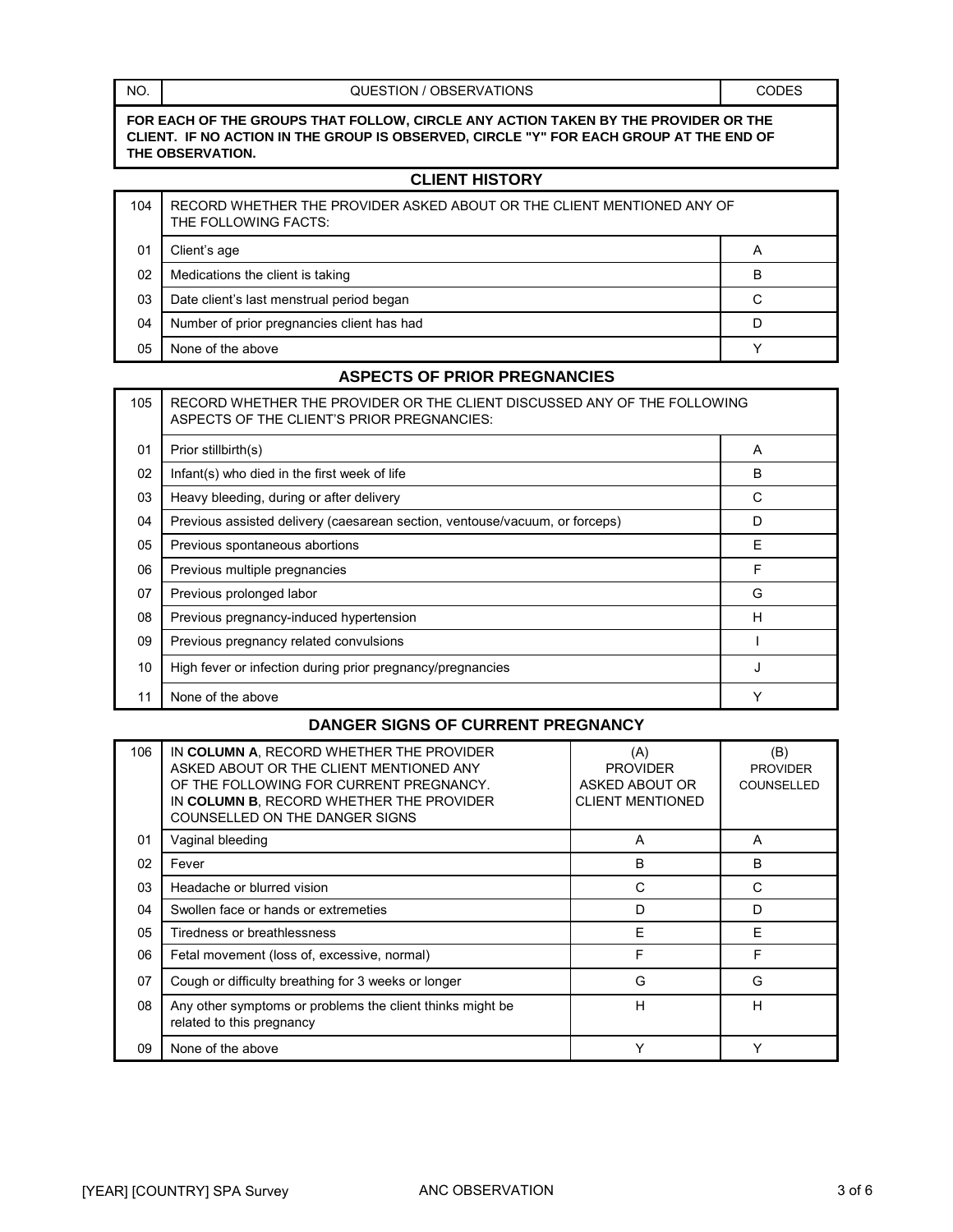## **PHYSICAL EXAMINATION**

| 107 | RECORD WHETHER THE PROVIDER PERFORMED THE FOLLOWING PROCEDURES:                    |   |  |
|-----|------------------------------------------------------------------------------------|---|--|
| 01  | Take the client's blood pressure                                                   | A |  |
| 02  | Weigh the client                                                                   | B |  |
| 03  | Examine conjunctiva/palms for anemia                                               | С |  |
| 04  | Examine legs/feet/hands for edema                                                  | D |  |
| 05  | Examine for swollen glands or lymphnodes                                           | Ε |  |
| 06  | Palpate the client's abdomen for fetal presentation                                | F |  |
| 07  | Palpate the client's abdomen for fundal height                                     | G |  |
| 08  | Listen to the client's abdomen for fetal heartbeat                                 | н |  |
| 09  | Conduct an ultrasound/refer client for ultrasound/look at recent ultrasound report |   |  |
| 10  | Examine the client's breasts                                                       | J |  |
| 11  | Conduct vaginal examination/exam of perineal area                                  | K |  |
| 12  | Measure fundal height using tape measure                                           |   |  |
| 13  | None of the above                                                                  | Υ |  |

## **ROUTINE TESTS**

| 108 | RECORD WHETHER THE PROVIDER<br>A) ASKED ABOUT, B) PERFORMED OR,<br>C) REFERRED THE CLIENT FOR THE<br><b>FOLLOWING TESTS</b> | (A)<br><b>PROVIDER</b><br>ASKED | (B)<br><b>PROVIDER</b><br><b>PERFORMED</b> | (C)<br><b>PROVIDER</b><br><b>REFERRED</b> | (D)<br>NO ACTION<br><b>TAKEN</b> |
|-----|-----------------------------------------------------------------------------------------------------------------------------|---------------------------------|--------------------------------------------|-------------------------------------------|----------------------------------|
| 01  | Hemoglobin test                                                                                                             | A                               | R                                          |                                           |                                  |
| 02  | Blood grouping                                                                                                              |                                 | в                                          |                                           |                                  |
| 03  | Any urine test                                                                                                              | $\mathbf{\mathsf{m}}$           | B                                          |                                           |                                  |
| 04  | Syphilis test                                                                                                               |                                 | R                                          |                                           |                                  |

## **HIV TESTING AND COUNSELLING**

| 109 | RECORD WHETHER THE PROVIDER DID ANY OF THE FOLLOWING: |   |
|-----|-------------------------------------------------------|---|
| 01  | Asked if the client knew her HIV status               | Α |
| 02  | Provide counseling related to HIV test                | В |
| 03  | Refer for counseling related to HIV test              | C |
| 04  | Perform HIV test                                      | D |
| 05  | Refer for HIV test                                    | F |
| 06  | None of the above                                     |   |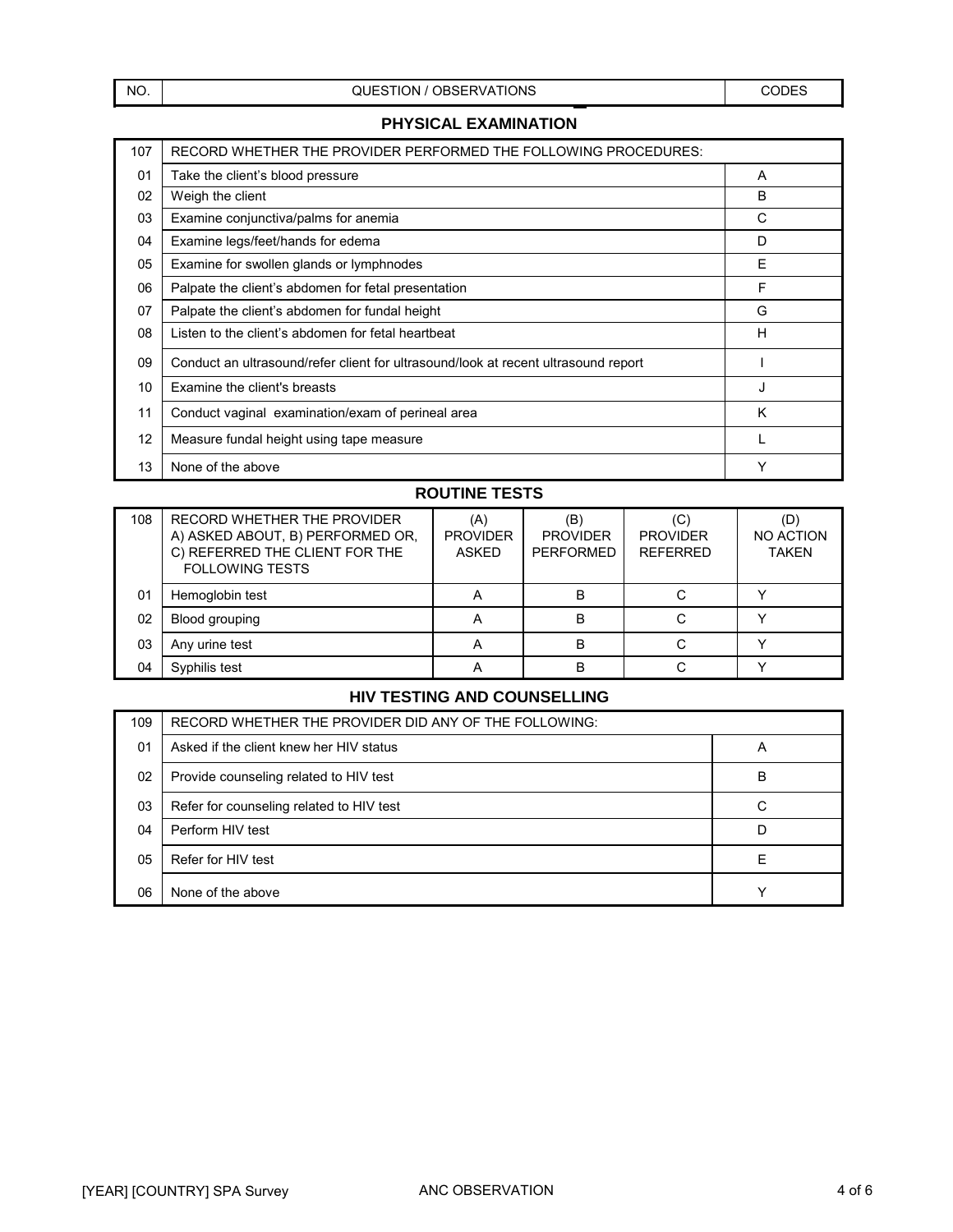#### NO. CODES QUESTION / OBSERVATIONS CODES

#### **MAINTAINING A HEALTHY PREGNANCY**

| 110 | RECORD WHETHER THE PROVIDER GAVE THE CLIENT ANY OF THE FOLLOWING ADVICE<br>OR COUNSEL ABOUT PREPARATIONS |   |
|-----|----------------------------------------------------------------------------------------------------------|---|
| 01  | Discussed nutrition (i.e., quantity or quality of food to eat) during the pregnancy<br>А                 |   |
| 02  | Informed the client about the progress of the pregnancy                                                  | в |
| 03  | Discussed the importance of at least 4 ANC visits                                                        | С |
| 04  | None of the above                                                                                        |   |

## **IRON/ FOLATE SUPPLEMENTATION**

| 111 | RECORD WHETHER THE PROVIDER GAVE THE CLIENT ANY OF THE FOLLOWING TREATMENT<br>OR COUNSELLING: |   |  |
|-----|-----------------------------------------------------------------------------------------------|---|--|
| 01  | Prescribed or gave iron pills or folic acid or both                                           | A |  |
| 02  | Explained the purpose of iron or folic acid                                                   | в |  |
| 03  | Explained how to take iron or folic-acid pills                                                | C |  |
| 04  | Explained side effects of iron or folic-acid pills                                            |   |  |
| 05  | None of the above                                                                             |   |  |

### **TETANUS TOXOID INJECTION**

| 112 | RECORD WHETHER THE PROVIDER GAVE THE CLIENT ANY OF THE FOLLOWING TREATMENT<br>OR COUNSELLING: |   |
|-----|-----------------------------------------------------------------------------------------------|---|
| 01  | Prescribed or gave a tetanus toxoid (TT) injection                                            | A |
| 02  | Explained the purpose of the TT injection                                                     | в |
| 03  | None of the above                                                                             |   |

## **DEWORMING**

| 113 | RECORD WHETHER THE PROVIDER GAVE THE CLIENT ANY OF THE FOLLOWING TREATMENTS |   |  |
|-----|-----------------------------------------------------------------------------|---|--|
| 01  | Prescribed or gave Mebendazole                                              |   |  |
| 02  | Explained the purpose of Mebendazole                                        | в |  |
| 03  | None of the above                                                           |   |  |

#### **MALARIA**

| 114 | RECORD WHETHER THE PROVIDER GAVE THE CLIENT ANY OF THE FOLLOWING TREATMENT<br>OR COUNSELLING: |   |
|-----|-----------------------------------------------------------------------------------------------|---|
| 01  | Gave malaria prophylaxis medicine (SP) to client during the consultation<br>A                 |   |
| 02  | Prescribed malaria prophylaxis medicine (SP) to client to obtain elsewhere<br>B               |   |
| 03  | Explained the purpose of the preventive treatment with anti-malaria medicine<br>C             |   |
| 04  | Explained how to take the anti-malaria medicine<br>D                                          |   |
| 05  | Explained possible side effects of the anti-malaria medicine<br>Ε                             |   |
| 06  | F<br>Provided ITN to client as part of consultation or instructed client where to obtain ITN  |   |
| 07  | Explicitly explained importance of using ITN to client<br>G                                   |   |
|     | <b>DIRECT OBSERVATION:</b>                                                                    |   |
| 08  | Dose of IPT is taken in presence of provider (DOT) as part of consultation                    | H |
| 09  | Importance of further doses of IPT explained                                                  |   |
| 10  | None of the above                                                                             | Υ |

## **PREPARATION FOR DELIVERY**

| 115            | RECORD WHETHER THE PROVIDER ADVISED OR COUNSELLED ABOUT DELIVERY IN ANY<br>OF THE FOLLOWING WAYS:          |   |
|----------------|------------------------------------------------------------------------------------------------------------|---|
| 0 <sub>1</sub> | Asked the client where she will deliver                                                                    | А |
| 02             | Advised the client to prepare for delivery (e.g. set aside money, arrange for<br>emergency transportation) | B |
| 03             | Advised the client to use a skilled health worker for delivery                                             |   |
| 04             | Advise the client what items to have in hands in case of emergency and<br>it's importance (e.g., blade)    | D |
| 05             | None of the above                                                                                          |   |